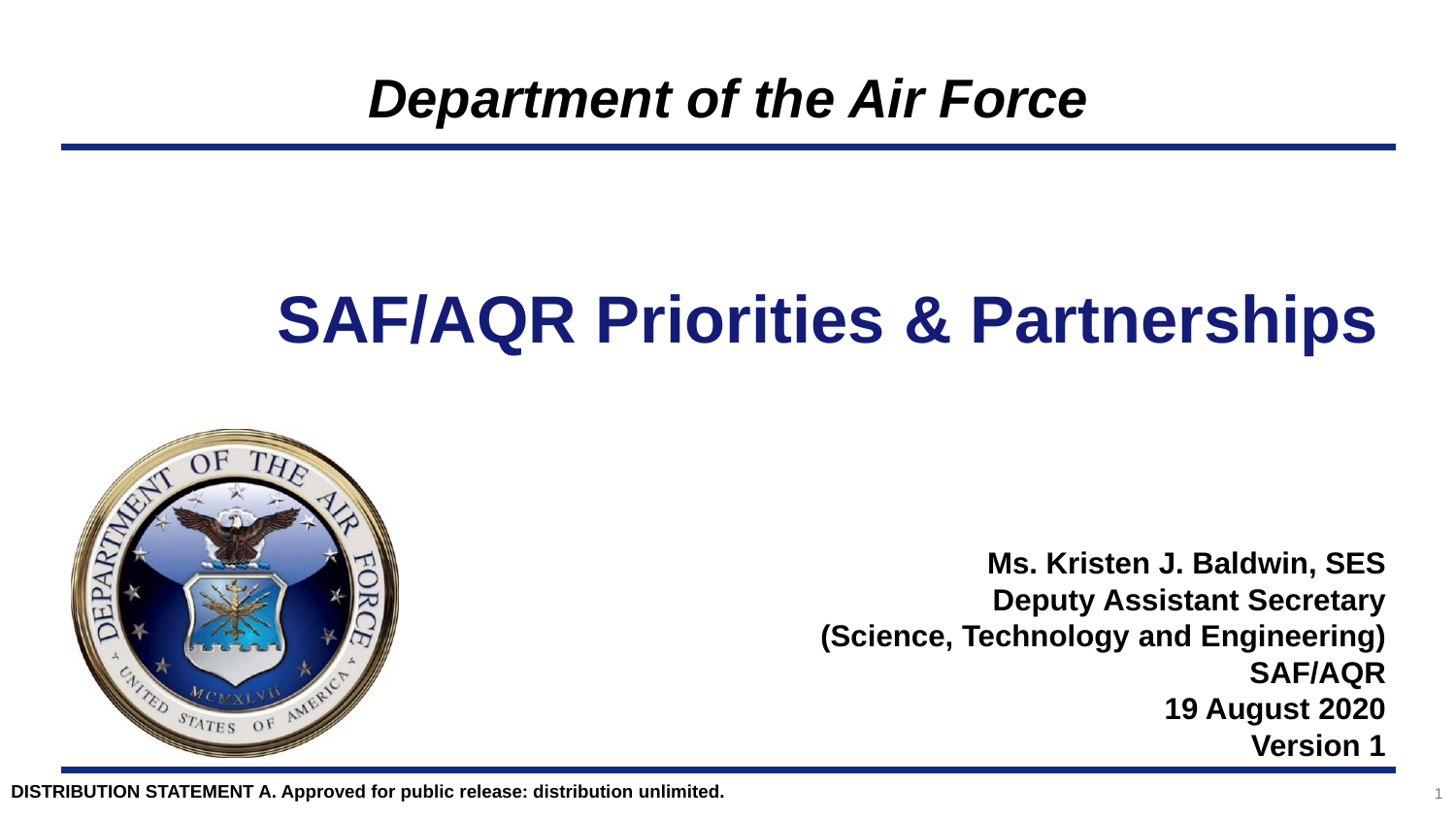



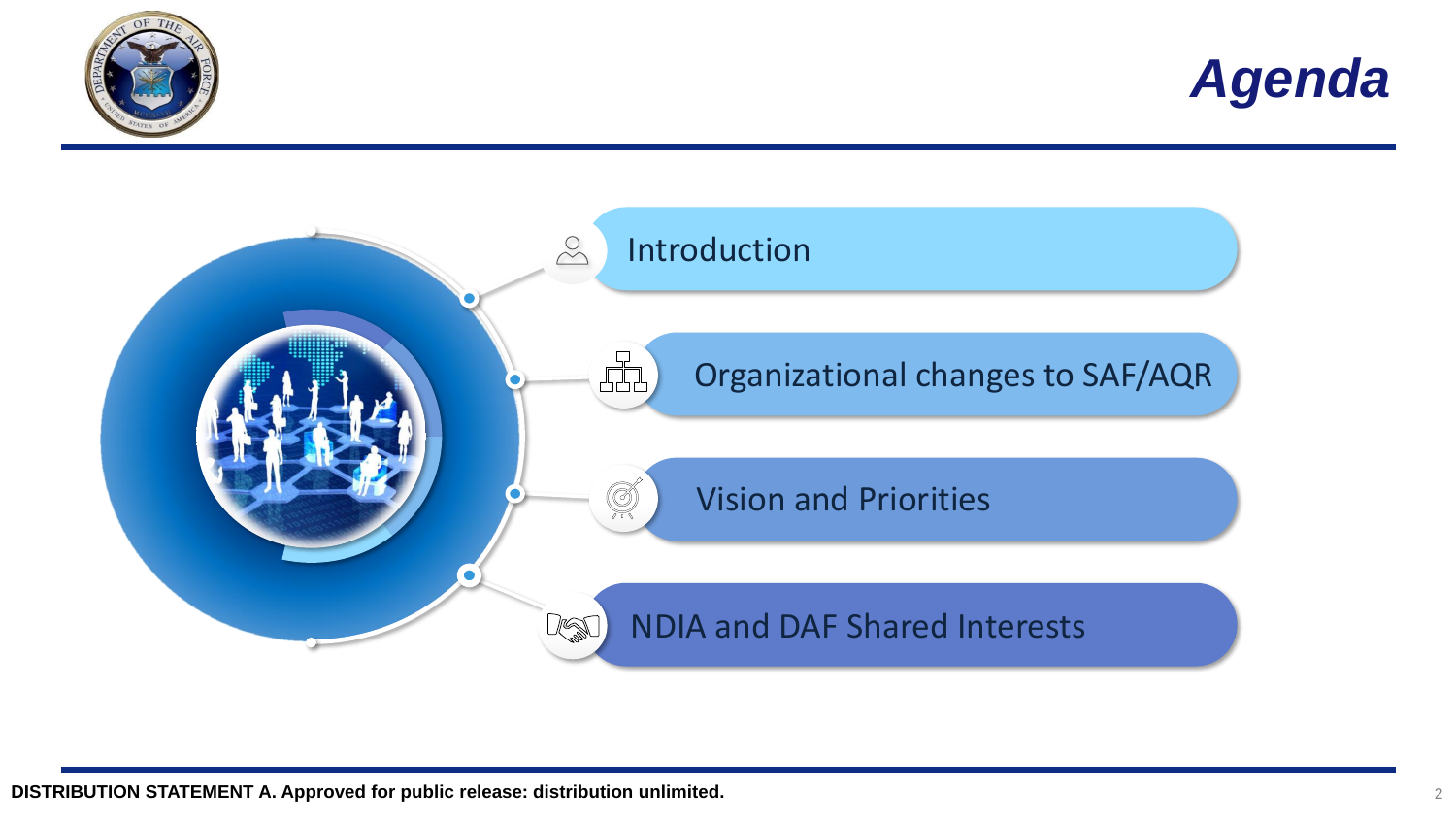

#### *SAF/AQR*

*Directorate of Science, Technology and Engineering*

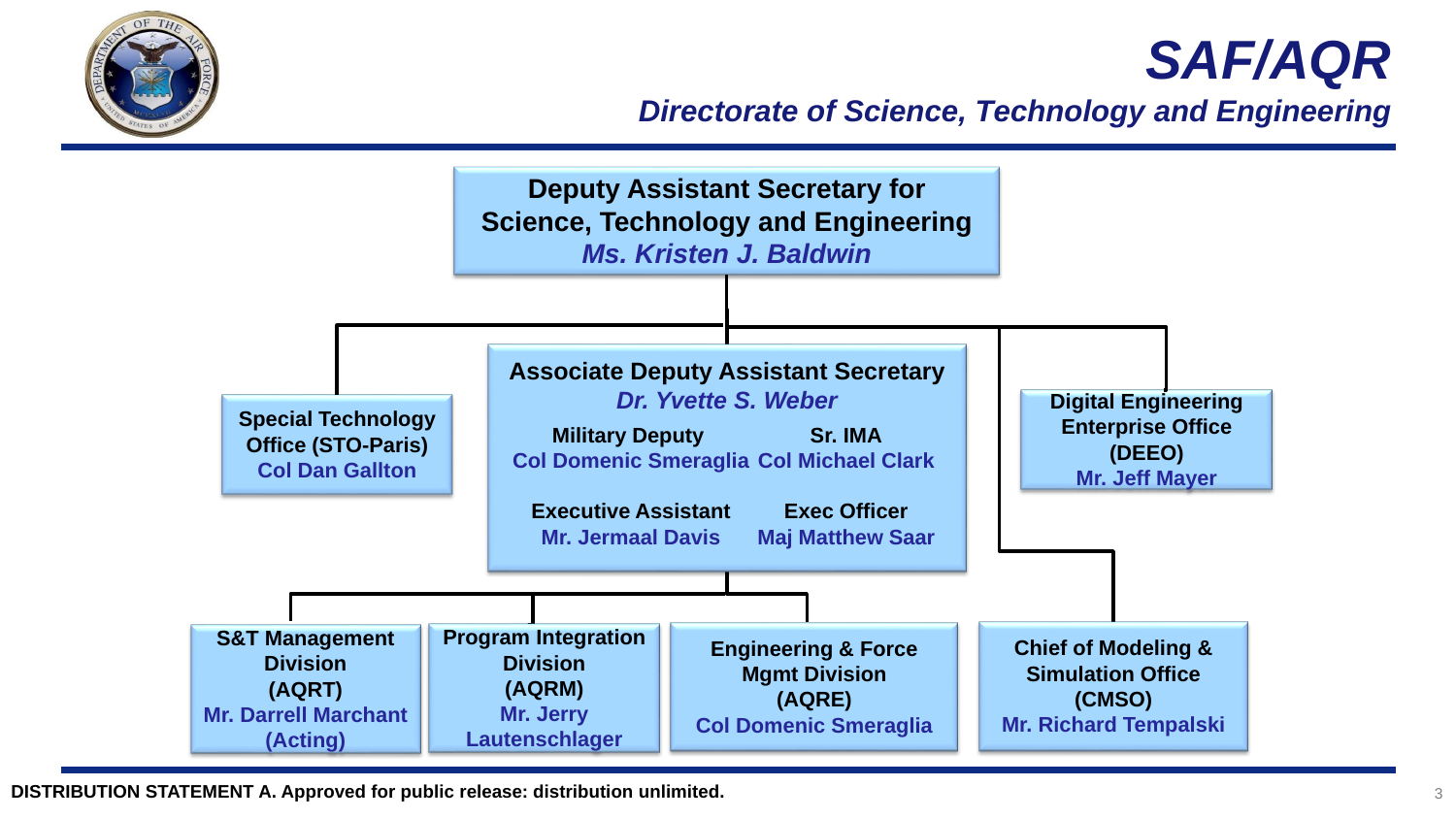

### *Vision and Priorities*

Drive implementation of S&T 2030 Strategy



- Oversee/Assist AF Vanguard Programs, identify transformational S&T investments, enablers
- Focus S&T on strategic priority outcomes
- Prioritize Prototyping/Experimentation to bridge transition to programs

Ensure Technical Rigor and Risk Management



- Lead DAF-wide independent technical review methodology and implementation on AF programs
- Advance engineering policy, guidance & standards



Strengthen Cyber Resiliency of Weapons Systems

- Extend appropriate protections to S&T activities
- Advance system security engineering practice and vulnerability mitigation, including software assurance



Advance Science and Engineering Talent and Tools

- Address long term human capital needs, workforce diversity
- Transition advanced manufacturing technology
- Implement Digital Engineering, M&S, MOSA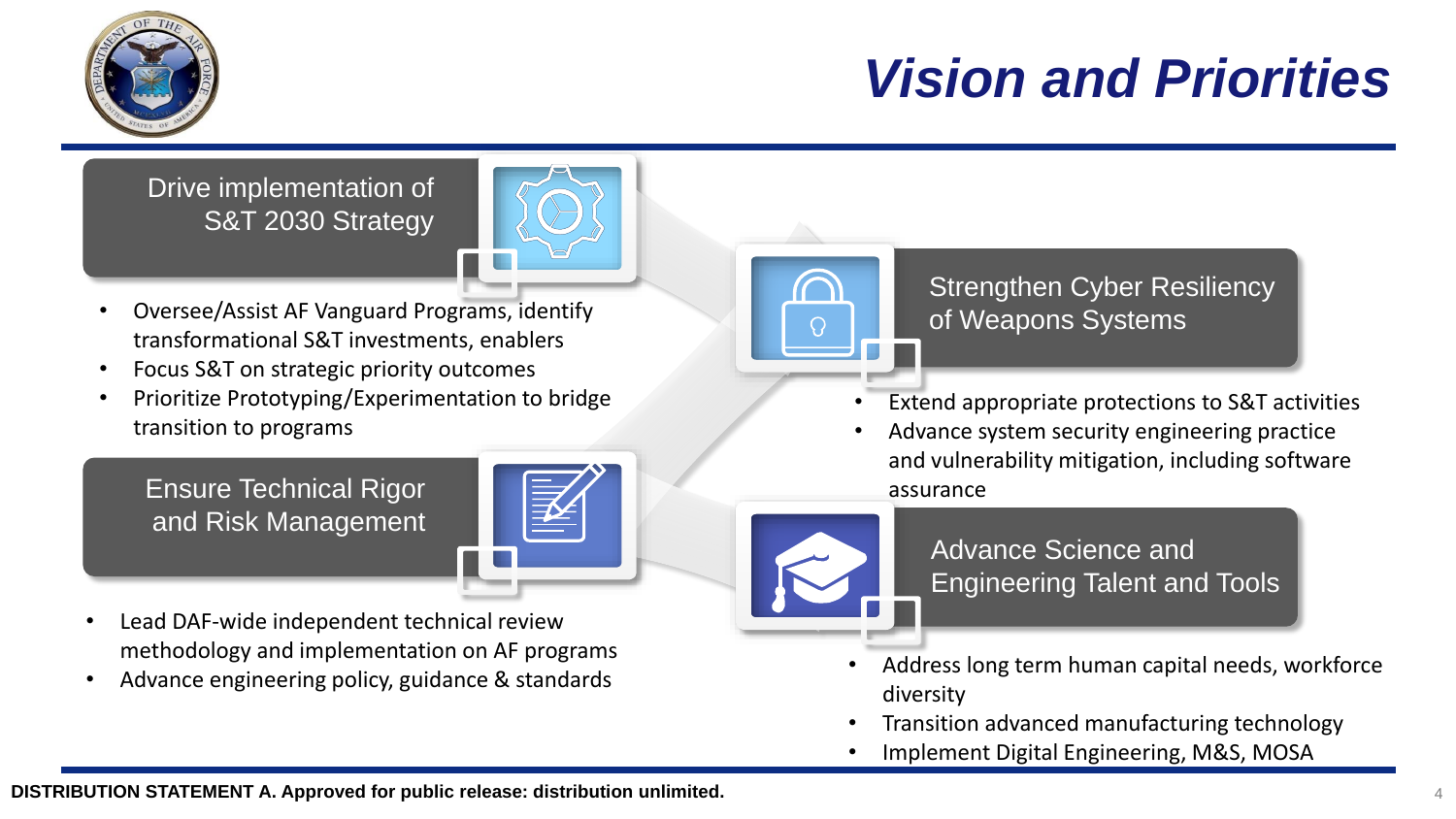

## *NDIA & Department of the Air Force Interests*